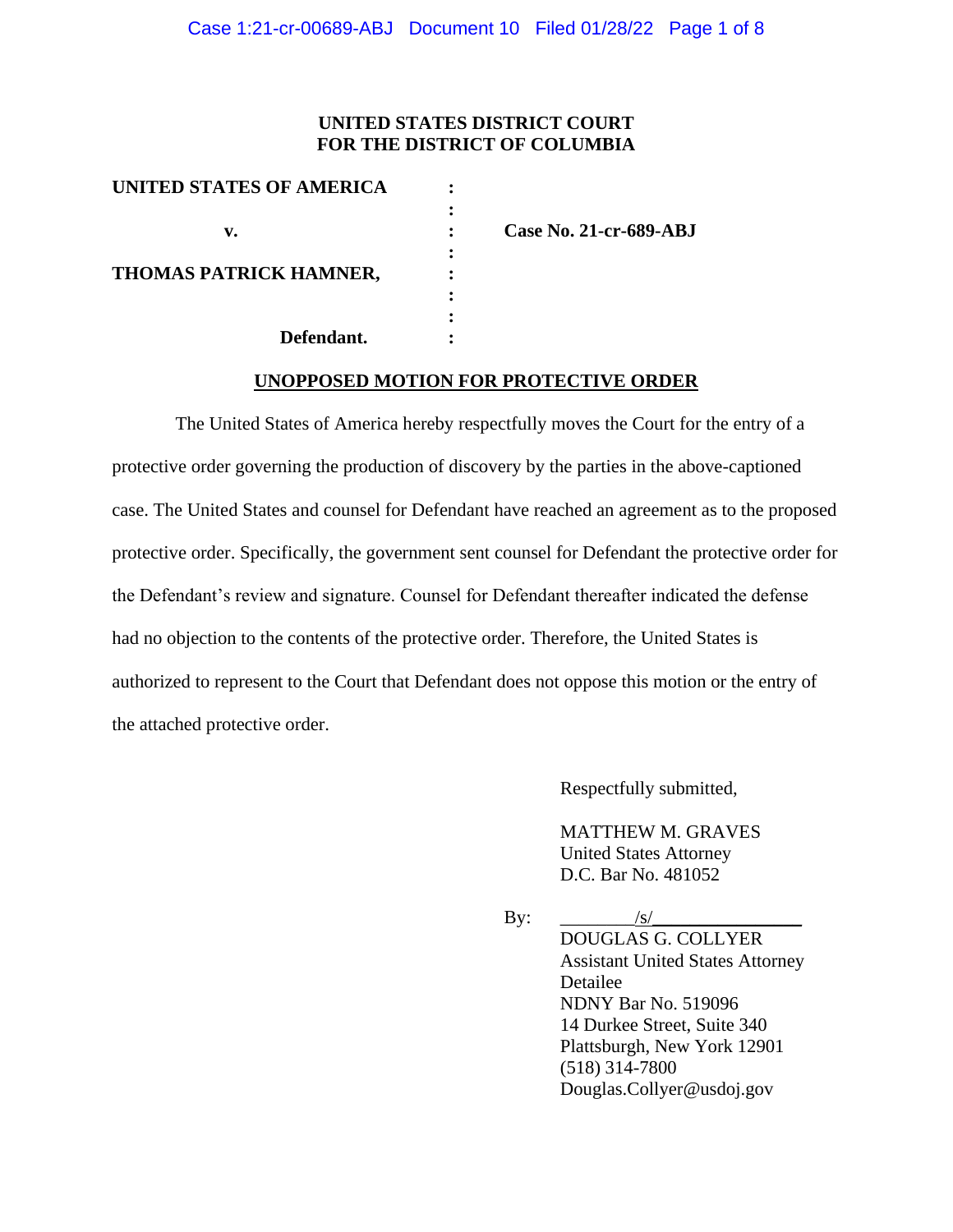## **UNITED STATES DISTRICT COURT FOR THE DISTRICT OF COLUMBIA**

| <b>UNITED STATES OF AMERICA</b> |  |
|---------------------------------|--|
|                                 |  |
| v.                              |  |
|                                 |  |
| THOMAS PATRICK HAMNER,          |  |
|                                 |  |
|                                 |  |
| Defendant.                      |  |

**: Case No. 21-cr-689-ABJ**

## **PROTECTIVE ORDER GOVERNING DISCOVERY**

To expedite the flow of discovery material between the parties and adequately protect the

United States' legitimate interests, it is, pursuant to the Court's authority under Fed. R. Crim. P.

16(d)(1) and with the consent of the parties, ORDERED:

1. **Materials Subject to this Order.** This Order governs materials provided by the

United States at any stage of discovery during this case and which the United States has

identified as either "Sensitive" or "Highly Sensitive." Examples of materials that the United

States may designate as "Sensitive" or "Highly Sensitive" pursuant to this Order include but are

not limited to:

- a. Personal identity information as identified in Rule 49.1 of the Federal Rules of Criminal Procedure, as well as telephone numbers, email addresses, driver's license numbers, and similar unique identifying information;
- b. Information regarding the government's confidential sources;
- c. Information that may jeopardize witness security;
- d. Contact information for, photographs of, and private conversations with individuals that do not appear to be related to the criminal conduct in this case;
- e. Medical or mental health records;
- f. Sources and methods law-enforcement officials have used, and will continue to use, to investigate other criminal conduct related to the publicly filed charges;
- g. Surveillance camera footage from the U.S. Capitol Police's extensive system of cameras on U.S. Capitol grounds;<sup>1</sup>

 $<sup>1</sup>$  To be clear, this does not include footage from body worn cameras from other police departments that responded</sup> on January 6, 2021, the vast amount of which the United States will *not* designate as Sensitive or Highly Sensitive. (Body worn camera footage will be marked Sensitive or Highly Sensitive only if it contains material described in paragraph one above or for a similar reason not anticipated by this Order.)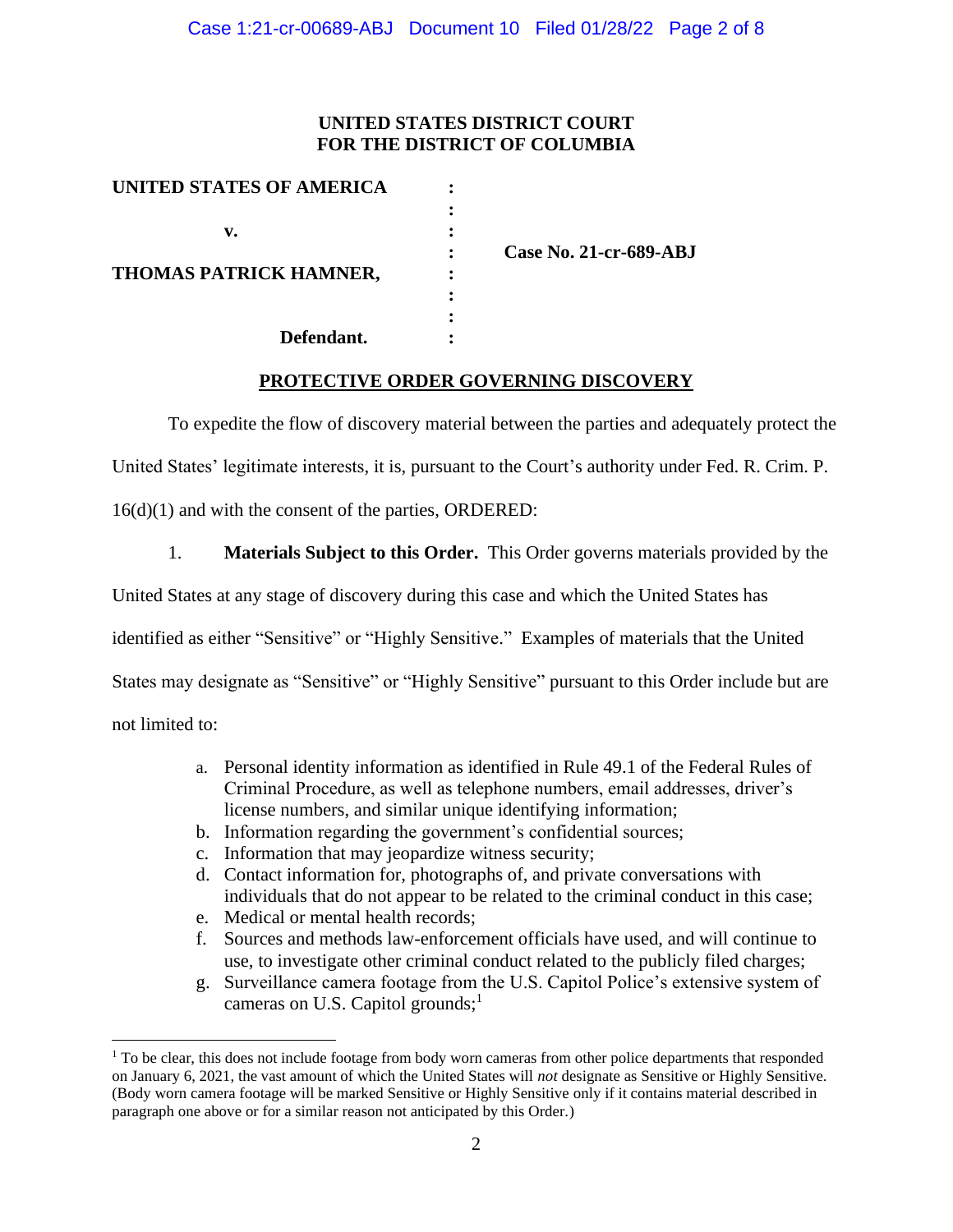- h. Repair estimates from the Architect of the Capitol;
- i. Materials designated as "security information" pursuant 2 U.S.C. §1979; and
- j. Tax returns or tax information.

This Order will not be used to designate materials as Sensitive or Highly Sensitive unless such designation is necessary for one of the reasons stated in this paragraph or for a similar reason not anticipated by this Order. The government agrees to make every effort to provide discovery in a manner that will allow for most discovery to be produced without such designations.

2. **Defendant.** Any reference to "Defendant" herein refers individually to each

defendant identified in the caption above.

3. **Legal Defense Team.** The "legal defense team" includes defense counsel

(defined as counsel of record in this case, including any post-conviction or appellate counsel)

and any attorneys, investigators, paralegals, support staff, and expert witnesses who are advising

or assisting defense counsel in connection with this case.

# 4. **Rules for the Handling of Sensitive and Highly Sensitive Materials.**

- a. **Limitations on Use.** Defendant and the legal defense team may use Sensitive and Highly Sensitive discovery materials solely in connection with the defense of this case and any other case connected to the events at the United States Capitol on January 6, 2021, including any post-conviction or appellate litigation, and for no other purpose, and in connection with no other proceeding, without further order of this Court.
- b. **Limitations on Dissemination.** No Sensitive or Highly Sensitive materials, or the information contained therein, may be disclosed to any persons other than Defendant, the legal defense team, or the person to whom the Sensitive or Highly Sensitive information solely and directly pertains or his/her counsel, without agreement of the United States or prior authorization from the Court.
- c. **Limitations on Reproduction.** Defendant, the legal defense team, and authorized persons shall not copy or reproduce the Sensitive or Highly Sensitive materials except in order to provide copies of the materials for use in connection with this case by Defendant, the legal defense team, the person to whom the Sensitive or Highly Sensitive information solely and directly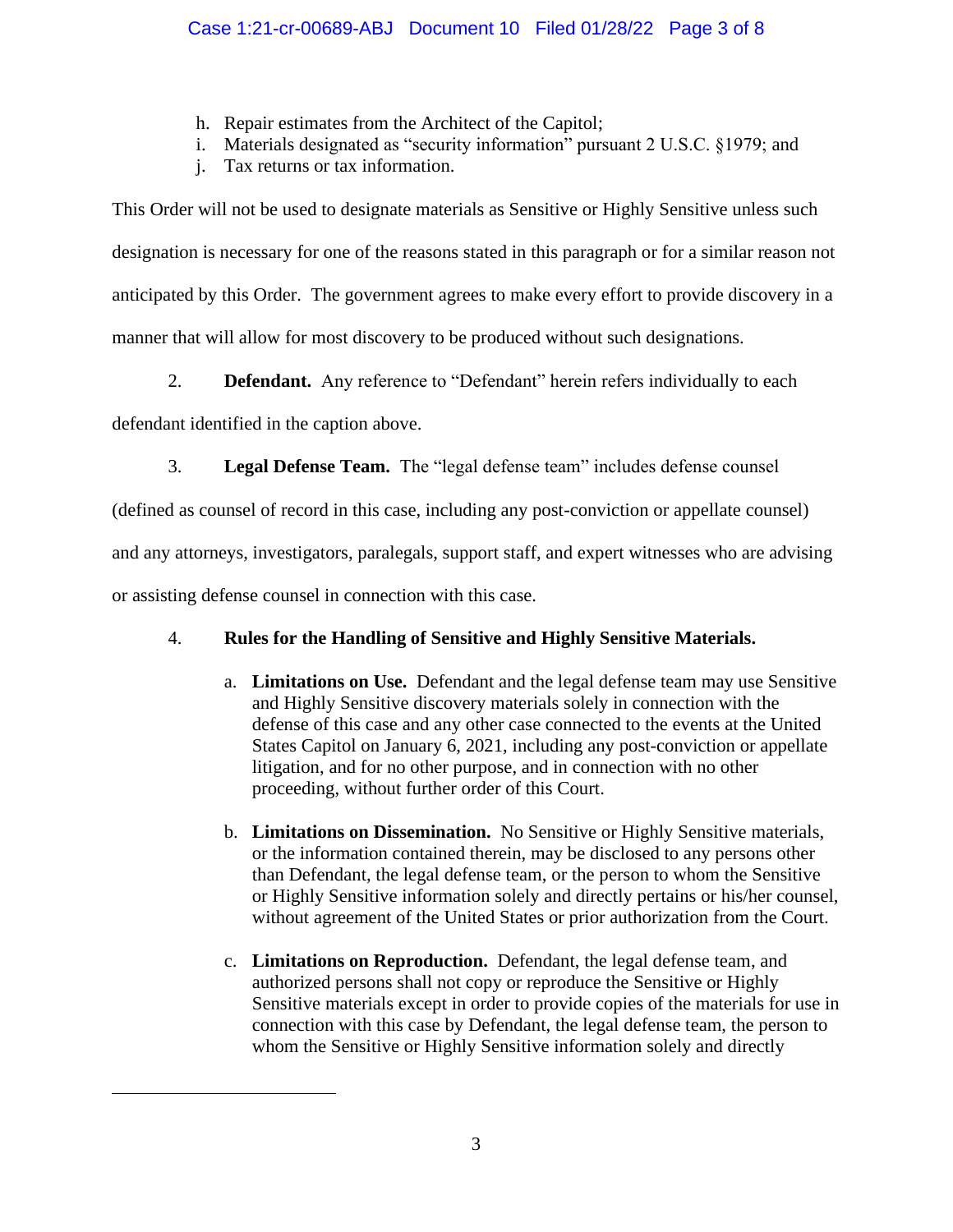pertains or his/her counsel, and other persons to whom the Court may authorize disclosure (collectively, "authorized persons").

If defense counsel provides Defendant access to Sensitive or Highly Sensitive materials, defense counsel must advise Defendant that Defendant may not record any personal identity information as identified in Rule 49.1 of the Federal Rules of Criminal Procedure or any telephone numbers, email addresses, driver's license numbers, and similar unique identifying information. By signing the attached affirmation, Defendant agrees not to do so.

Copies and reproductions, and any notes or records made in relation to the contents of the Sensitive and Highly Sensitive materials, are to be treated in the same manner as the original materials.

- d. **Court Filings.** Absent prior agreement by the parties or permission from the Court, no party shall disclose materials designated as Sensitive or Highly Sensitive in any public filing with the Court. Such materials shall be submitted under seal with an accompanying motion for leave to file under seal, as required by Local Rule of Criminal Procedure 49(f)(6)(i). Upon an order from the Court, the Clerk shall accept for filing under seal any filings so marked by the parties pursuant to this Order.
- e. **Court Hearings.** The restrictions in this Order shall not limit either party in the use of the materials in judicial proceedings in this case. The procedures for use of designated Sensitive and Highly Sensitive materials during any hearing or the trial of this matter shall be determined by the parties and the Court in advance of the hearing or trial. No party shall disclose materials designated Sensitive or Highly Sensitive in open court without agreement by the parties that such materials may be disclosed in open court or prior consideration by the Court.

## 5. **Additional Rules for Handling of Sensitive Materials.** The following

additional terms apply to Sensitive materials:

a. **Storage.** Sensitive materials must be maintained in the custody and control of Defendant, the legal defense team, and authorized persons. This restriction shall not apply to the person to whom the Sensitive information solely and directly pertains or his/her attorney.

## 6. **Additional Rules for Handling of Highly Sensitive Materials.** The following

additional rules apply to Highly Sensitive materials: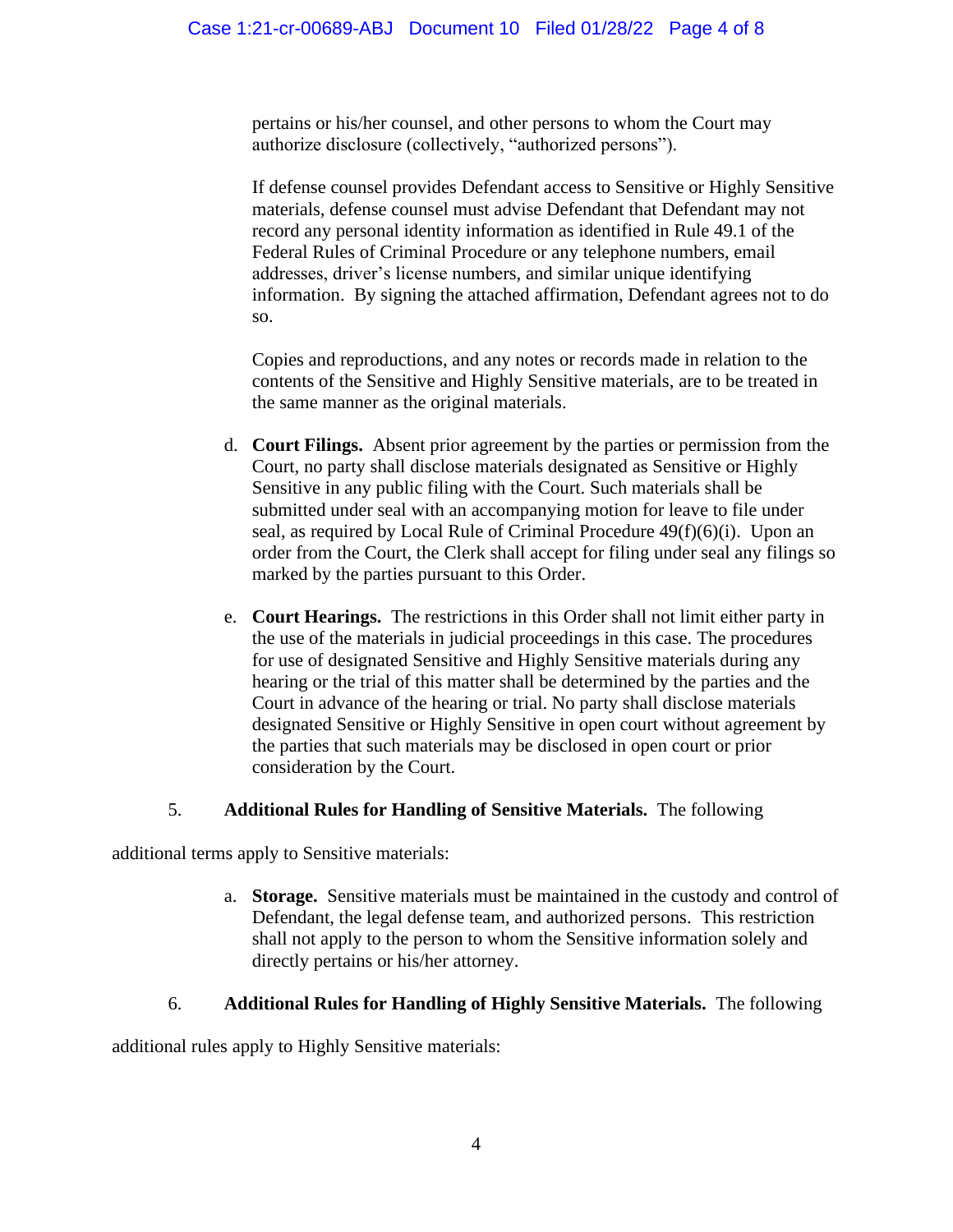- a. **Additional Limitations on Dissemination.** Defense counsel may not provide a copy of Highly Sensitive materials to Defendant or permit Defendant to view such materials unsupervised by defense counsel or an attorney, investigator, paralegal, or support staff person employed by defense counsel. The parties agree that defense counsel or an attorney, investigator, paralegal, or support staff person employed by defense counsel, may supervise Defendant by allowing access to Highly Sensitive materials through a cloudbased delivery system that permits Defendant to view the materials but does not permit Defendant the ability to download; provided that, prior to doing so, defense counsel first provides notice to the United States and allow the United States to file an objection with the Court if no agreement is reached.
- b. **Additional Limitations on Reproduction.** Counsel agrees that prior to showing materials to Defendant designated as Highly Sensitive, counsel or an attorney, investigator, paralegal, or support staff person employed by defense counsel will read Defendant the relevant parts of this Order, and remind Defendant of the consequences of violating the Order. If Defendant takes notes regarding Highly Sensitive materials, counsel or an attorney, investigator, paralegal, or support staff person employed by defense counsel must take reasonable steps to determine whether Defendant has copied any personal identity information as identified in Rule 49.1 of the Federal Rules of Criminal Procedure or any telephone numbers, email addresses, driver's license numbers, and similar unique identifying information.
- c. **Storage.** Highly Sensitive materials must be maintained in the custody and control of the legal defense team and authorized persons. This restriction shall not apply to the person to whom the Highly Sensitive information solely and directly pertains or his/her attorney.

7. **Viewing by Incarcerated Defendants.** If Defendant is in the custody of the

United States Marshals Service, defense counsel is authorized to provide a copy of discovery materials to the appropriate point of contact so that the defendant can view the discovery materials, subject to the terms of this Order.

8. **Disputes.** The parties shall make a good faith effort to resolve any dispute about a sensitivity designation before requesting the Court's intervention. The United States may agree to remove or reduce a sensitivity designation without further order of this Court. Whenever the redaction of specified information will resolve the basis for which a sensitivity designation was applied, the United States will agree to redaction, and such redaction will render the materials no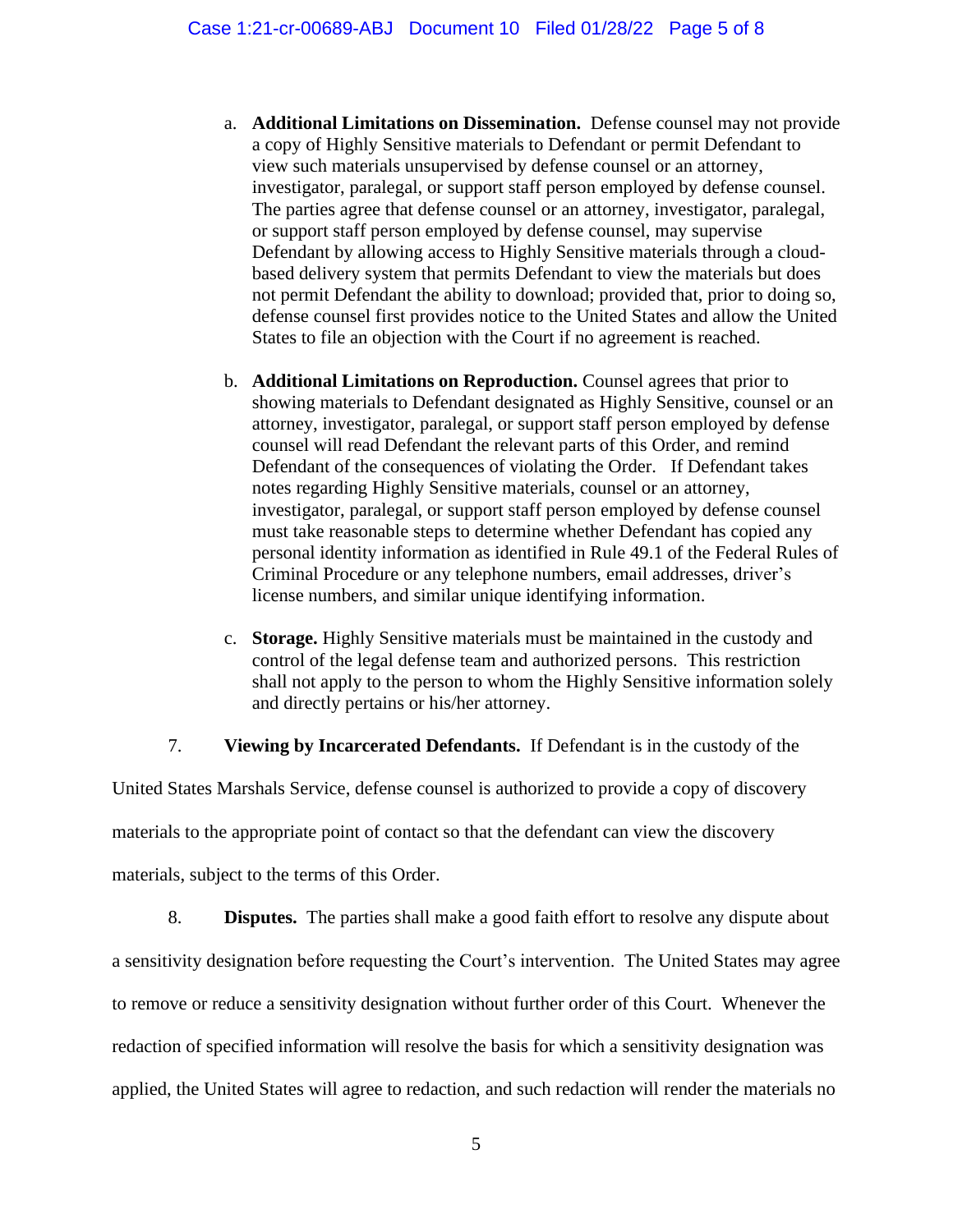#### Case 1:21-cr-00689-ABJ Document 10 Filed 01/28/22 Page 6 of 8

longer subject to this Order. Any agreement to reduce or remove a sensitivity designation or to redact specific information shall be memorialized in writing.

9. **Modification Permitted.** Nothing in this Order shall prevent any party from seeking modification of this Order nor prevent the defense from contesting a sensitivity designation. The parties agree that the burden of demonstrating the need for a protective order remains with the government at all times.

10. **Failure not Waiver.** The failure by the United States to designate any materials as Sensitive or Highly Sensitive upon disclosure shall not constitute a waiver of the United States' ability to later designate the materials as Sensitive or Highly Sensitive but the government must separately identify and memorialize the changed status of those materials in writing.

11. **Automatic Exclusions from this Order.** This Order does not apply to materials

that:

- a. Are, or later become, part of the public court record, including materials that have been received in evidence in this or other public trials or hearings;
- b. Were derived directly from Defendant or that pertain solely to Defendant. Examples of such materials include Defendant's own financial records, telephone records, digital device downloads, social media records, electronic communications, arrest records, and statements to law enforcement;<sup>2</sup> and
- c. Materials that the defense obtains by means other than discovery.

### 12. **Government's Discovery Obligations.** Nothing in this Order modifies the

United States' obligations at any stage of discovery in this case pursuant to Federal Rules of

Criminal Procedure 16 and 26.2, Local Criminal Rule 5.1, 18 U.S.C. § 3500 (the Jencks Act),

 $2$  Discoverable materials that were derived directly from Defendant or that pertain solely to Defendant are exempt from this Order regardless of whether the United States has designated any such materials as "Sensitive" or "Highly Sensitive" because the same materials are being provided or made available to co-defendants or other persons charged in connection with the events at the United States Capitol on January 6, 2021.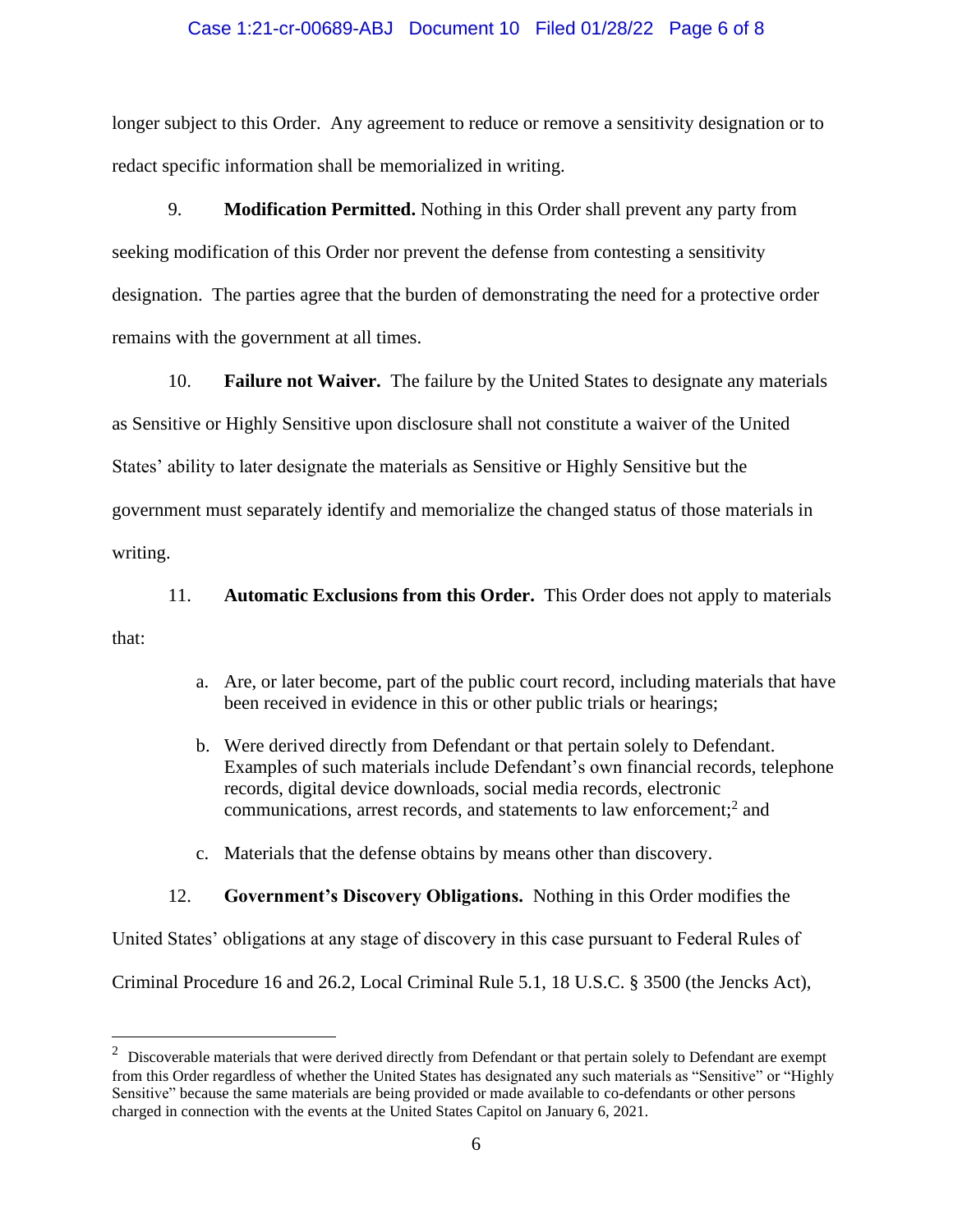#### Case 1:21-cr-00689-ABJ Document 10 Filed 01/28/22 Page 7 of 8

and the government's general obligation to produce exculpatory and impeachment information in criminal cases.

13. **Defense Counsel's Obligations.** Defense counsel must provide a copy of this Order to, and review the terms of this Order with, members of the legal defense team, Defendant, and any other person, before providing them access to Sensitive or Highly Sensitive materials. Defense counsel must obtain a fully executed copy of Attachment A before providing Defendant access to Sensitive or Highly Sensitive materials, and must file a copy with the Court within one week of execution.

14. **No Ruling on Discoverability or Admissibility**. This Order does not constitute a ruling on the question of whether any particular material is properly discoverable or admissible and does not constitute any ruling on any potential objection to the discoverability or admissibility of any material.

15. **Duration.** The terms of this Order shall remain in effect after the conclusion of this case and the parties shall be bound by it unless otherwise ordered by the Court.

**SO ORDERED** this \_\_\_\_\_ day of \_\_\_\_\_\_\_\_\_\_, 2022.

HONORABLE AMY BERMAN JACKSON United States District Judge

\_\_\_\_\_\_\_\_\_\_\_\_\_\_\_\_\_\_\_\_\_\_\_\_\_\_\_\_\_\_\_\_\_\_\_\_\_